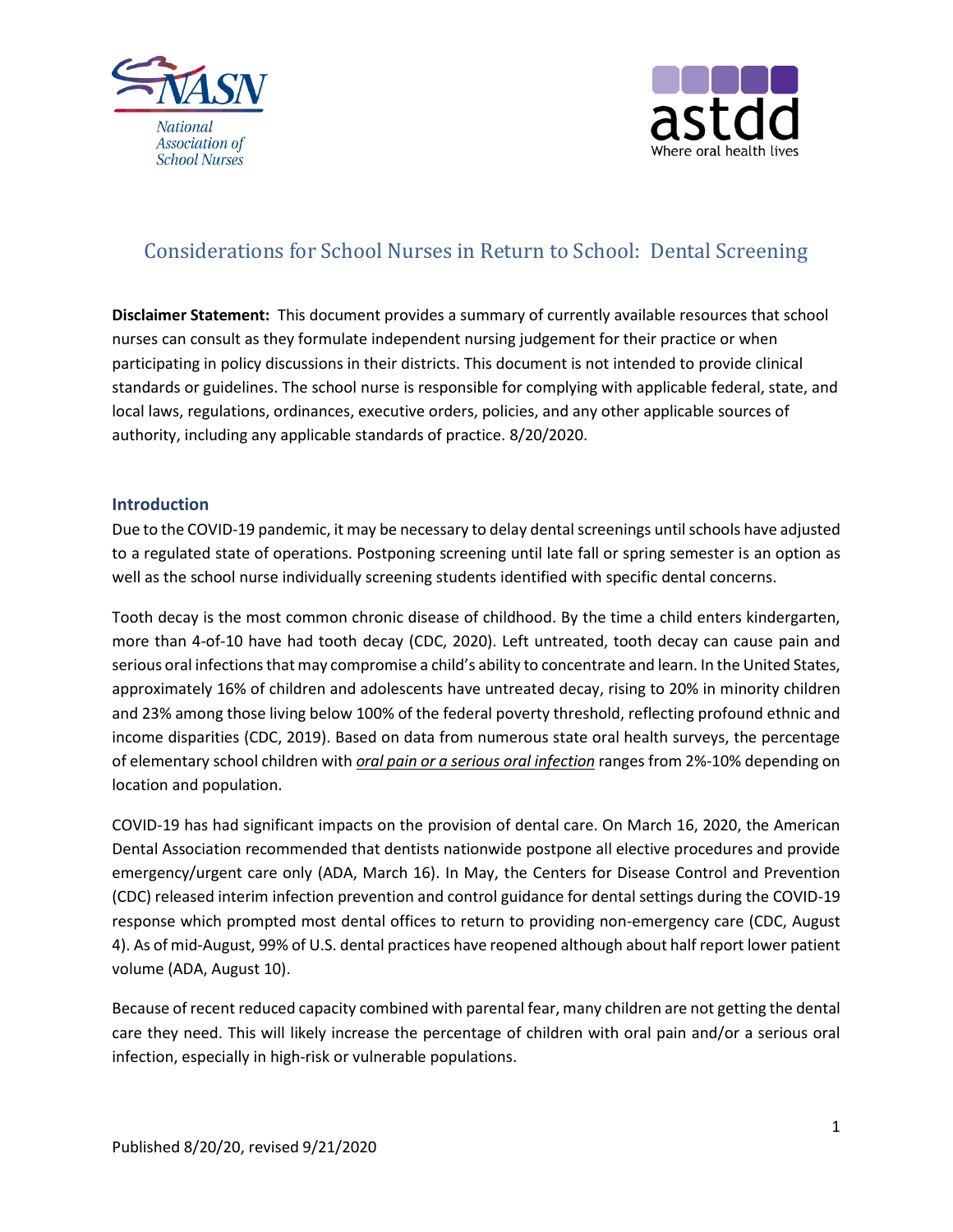



## **Assessment**

As schools begin to reopen, school nurses, with or without assistance from outside organizations or individuals, will play an essential role in identifying children in need of dental care.

- In terms of COVID-19 transmission, the lowest risk oral health assessment is to question the child by asking if they have a toothache, teeth that hurt when they eat, or teeth that wake them at night.
- School nurses can also look for behaviors that suggest oral problems such as flinching/grimacing when eating or holding their face. Some children, however, do not verbalize oral pain or may have an infection/abscess that is not painful.
- The most reliable way to identify children in need of dental care is with in-school dental screenings – a simple, quick, and non-invasive assessment of a child's oral health. During a dental screening, a health professional, such as a school nurse, uses a penlight or flashlight to look for obvious signs of disease such as a large cavity or an abscess.
	- o A dental screening takes less than one minute per child and is an ideal in-school tool for triaging children in need of care.
		- During a dental screening, a child is classified based on urgency of need for dental care
			- No obvious problems, needs non-urgent dental care (small cavity)
			- Needs immediate/urgent dental care (pain, large cavity, or abscess
- For more information on how to classify a child, refer to the *[Oral Health Screening Pocket Guide](https://www.mchoralhealth.org/materials/multiples/SchoolScreening/PocketGuide.pdf)  [for School Nurses](https://www.mchoralhealth.org/materials/multiples/SchoolScreening/PocketGuide.pdf)* developed by the Ohio Department of Health. As previously mentioned, postponing dental screenings until late fall or spring semester is an option as well as the school nurse individually screening students identified with specific dental concerns.

## **Communication**

- District leadership, school leadership, teachers, and parents need to be informed about the importance of identifying children in need of dental care through either verbal assessment or dental screenings.
- In schools where regular dental screenings are conducted (without the provision of dental services), most use passive (opt-out) consent. Verify school district policies for screening students.
- Dental screenings can be combined with other health screenings or conducted on a separate day.
- Facts regarding changes to screenings is important including if the screening is postponed or rescheduled. Information on changes such as the inability to provide dental sealants due to the pandemic needs to be clearly communicated with families, particularly if there are changes from the prior school year.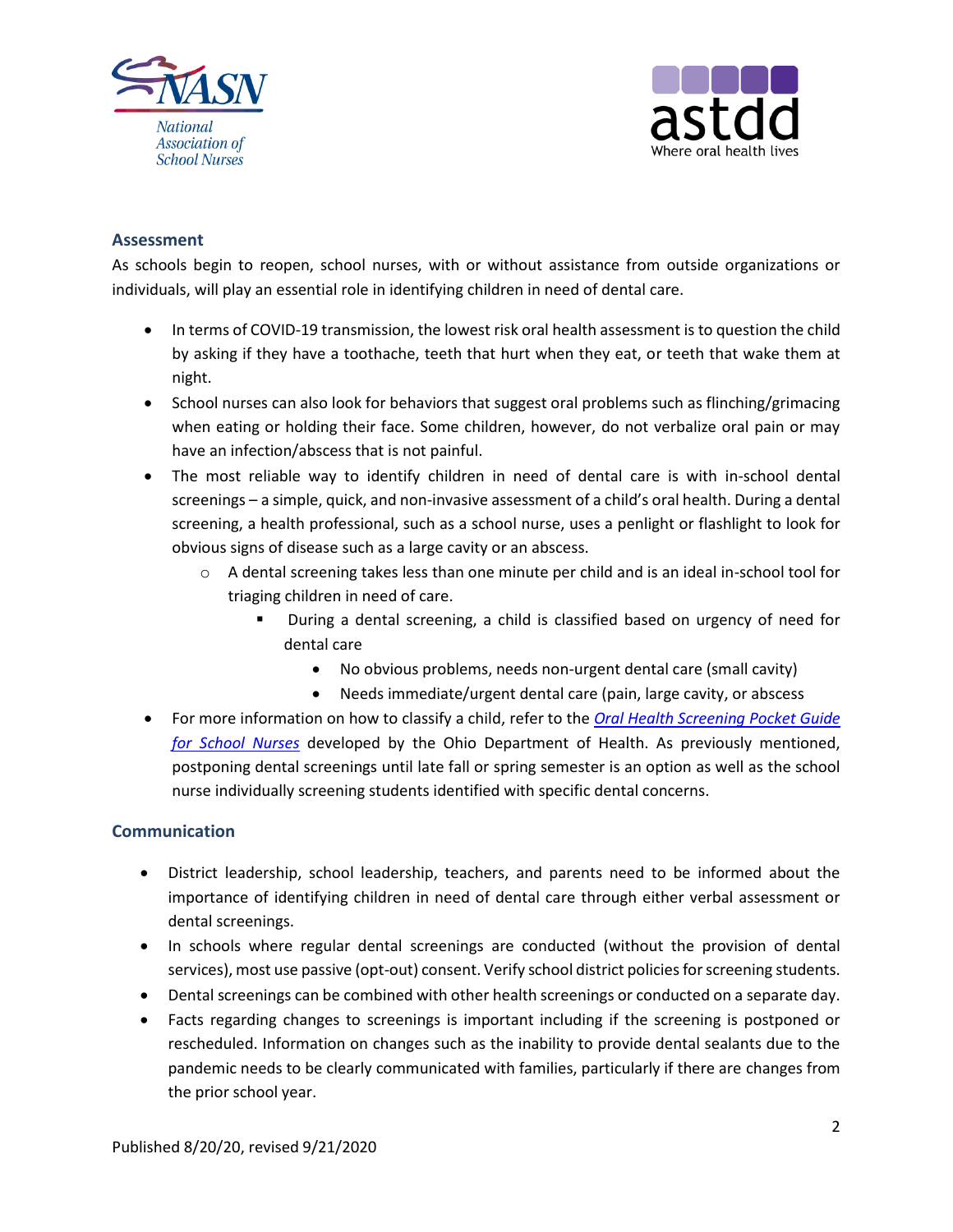



# **Infection Control Measures**

- Based on recommendations from the Occupational Safety and Health Administration (OSHA), school-based dental screenings should use the following personal protective equipment: gloves, eye protection (e.g., goggles, face shield), and surgical mask (OSHA, 2020).
- Some dental screening programs have added a plexiglass barrier between the child and the screener in addition to the recommended PPE. Adding a plexiglass barrier, however, has not been proven to reduce transmission and is not currently listed as a PPE recommendation by CDC or OSHA.
- For more detailed information on the use of PPE, refer to NASN's [Guidance on Healthcare](https://higherlogicdownload.s3.amazonaws.com/NASN/3870c72d-fff9-4ed7-833f-215de278d256/UploadedImages/PDFs/Guidance-for-Healthcare-Personnel-on-PPE-Use-in-Schools.pdf)  [Personnel on the Use of Personal Protective Equipment \(PPE\) in Schools During COVID-19.](https://higherlogicdownload.s3.amazonaws.com/NASN/3870c72d-fff9-4ed7-833f-215de278d256/UploadedImages/PDFs/Guidance-for-Healthcare-Personnel-on-PPE-Use-in-Schools.pdf)

## **Resource for School Nurses Conducting Dental Screenings**

• [Ohio Department of Health, Oral Health Screening Pocket Guide for School Nurses](https://www.mchoralhealth.org/materials/multiples/SchoolScreening/PocketGuide.pdf)

## **Resources for Finding Dental Screeners**

- [Association of State and Territorial Dental Directors list of state oral health programs](https://www.astdd.org/state-programs/)
- [American Dental Association list of state and local dental societies](https://ebusiness.ada.org/mystate.aspx)
- American Dental [Hygienists' Association list of state dental hygiene societies](https://www.adha.org/national-state-local-organizations)
- [American Dental Association list of accredited dental and dental hygiene schools](https://www.ada.org/en/coda/find-a-program/search-dental-programs#t=us&sort=%40codastatecitysort%20ascending)

## **Resources for Obtaining Dental Care**

If you identify a child in need of dental care, there are several resources to help you identify a dentist or dental clinic that will provide care. During COVID-19, all dental clinics will provide necessary emergency/urgent care, and most will stabilize children needing non-urgent care.

- [Federally Qualified Health Centers \(FQHCs\)](https://findahealthcenter.hrsa.gov/)
- [Medicaid Dental Providers](https://www.insurekidsnow.gov/find-a-dentist/index.html)
- [State and Local Dental Societies](https://ebusiness.ada.org/mystate.aspx)

## **Acknowledgement statement for authors/reviewers**

- Kathy Phipps, BSDH, MPH, DrPH, Chris Wood, RDH, BS, Lori Cofano, BSDH
- Association of State and Territorial Dental Directors (ASTDD)
- ASTDD is a national non-profit organization representing the directors and staff of state public health agency programs for oral health. It was organized in 1948 and is one of 20 affiliates of the Association of State and Territorial Health Officials (ASTHO). ASTDD formulates and promotes the establishment of national dental public health policy, assists state dental programs in the development and implementation of programs and policies for the prevention of oral diseases; builds awareness and strengthens dental public health professionals' knowledge and skills by